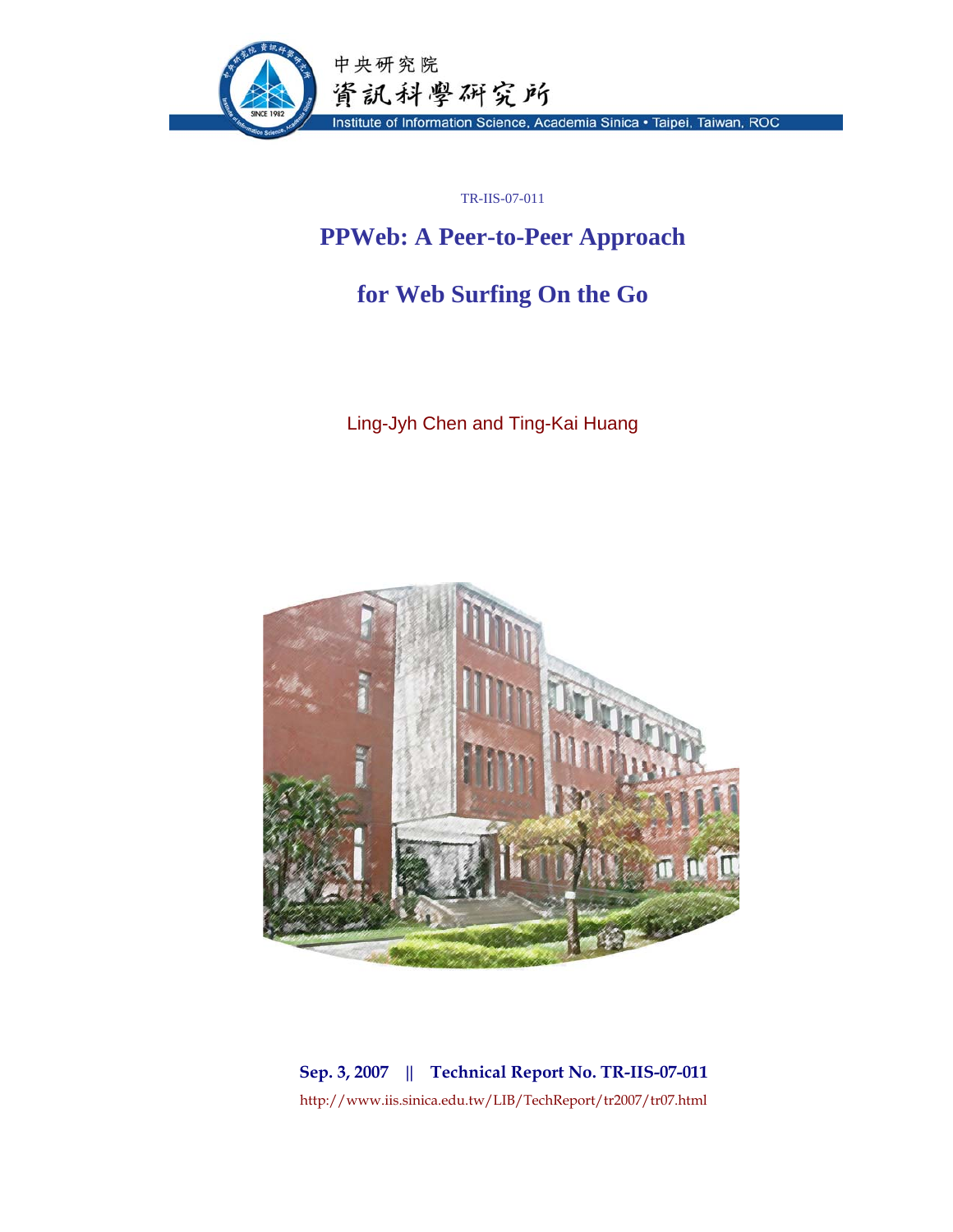# PPWeb: A Peer-to-Peer Approach for Web Surfing On the Go

Ling-Jyh Chen and Ting-Kai Huang

Institute of Information Science, Academia Sinica {cclljj, tkhuang}@iis.sinica.edu.tw

#### Abstract

With wireless technologies extending to every part of our daily lives, mobile networking applications are becoming increasingly popular for accessing the Internet. Among them, web surfing is one of the most important applications because the World Wide Web has accelerated the dissemination of information and knowledge via the Internet unencumbered by geographic boundaries. In this paper, we propose a peer-to-peer approach, called PPWeb, for mobile web surfing. Unlike traditional approaches, the proposed scheme implements a *Collaborative Forwarding* algorithm that takes advantage of opportunistic wireless connections, thereby improving network capacity by exploiting the diversity of network mobility. Using simulations as well as real-world network scenarios, we demonstrate that the proposed scheme provides a better web surfing service than traditional schemes, and thus facilitates more effective web surfing on the go.

### I. INTRODUCTION

The last few years have seen an impressive growth in Internet applications. One striking success in this area has been the World Wide Web (WWW), which has accelerated the dissemination of information and knowledge by overcoming geographic boundaries. Wireless technologies represent another orthogonal area of growth: in both wide area applications like 2.5G/3G and local area applications like 802.11b/g and Bluetooth. As wireless technologies continue to extend into every part of our working and living environments, it is becoming increasingly desirable to have a solution that can provide web surfing on the go.

This work was partially supported by the National Science Council of Taiwan under grant numbers NSC 96-2623-7-001-004-D and NSC 96-2221-E-001-010.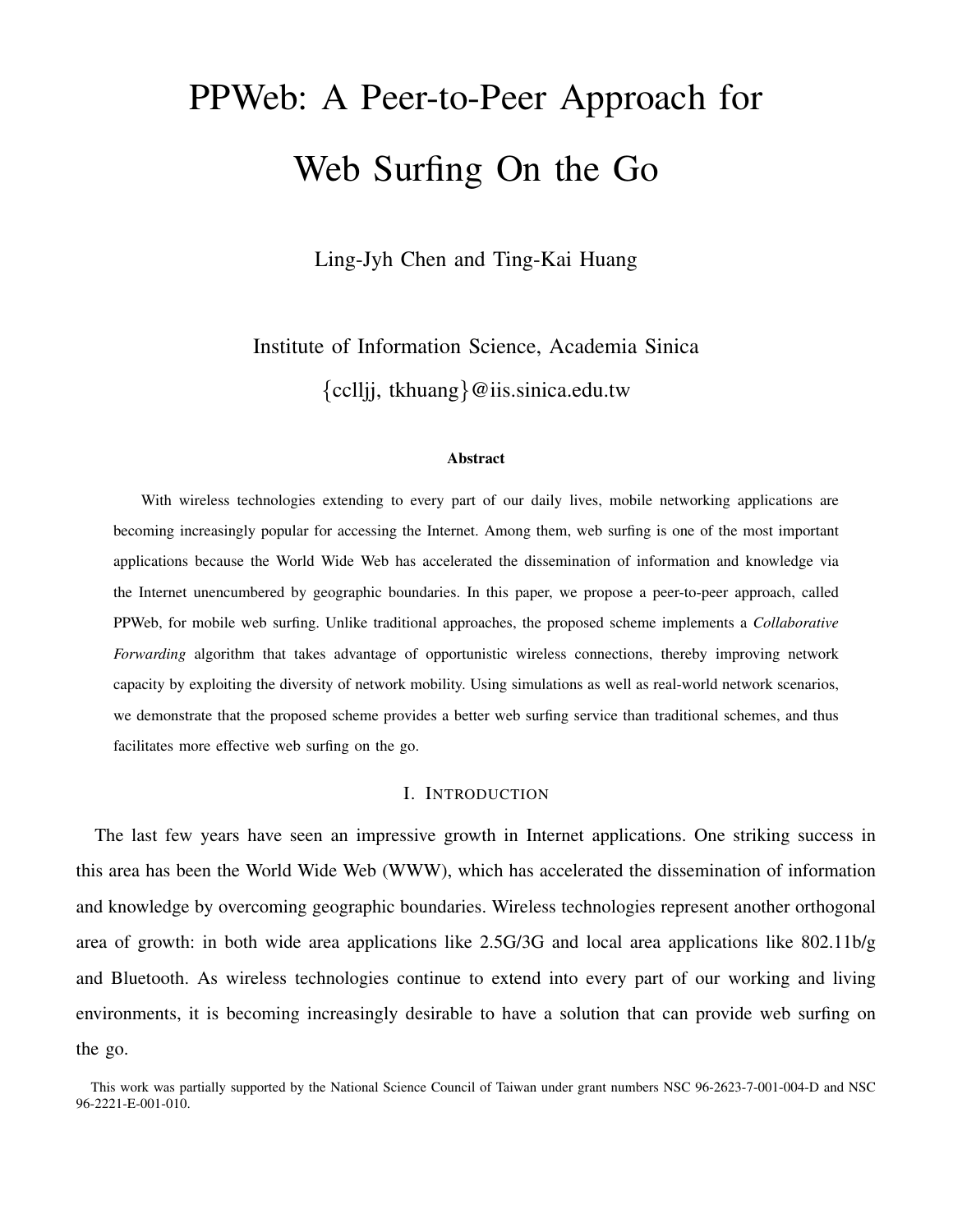Proper handling of mobility is the key to the success of mobile networking applications. Although recent studies have reported that intermittent network connection is inevitable for mobile users on a daily basis [9] [10]. Grossglauser et al. [15] have shown that network capacity can be increased dramatically by exploiting node mobility as a type of multi-user diversity. In other words, opportunistic ad hoc connections can be useful for extending the coverage of wireless communications.

Several approaches have been proposed to allow mobile users to surf the web on the go [3] [5] [6] [7] [13] [16] [18] [19] [20] [21] [23]. The approaches can be categorized into three types: offline-based, cachebased, and Infostation-based. Offline-based and cache-based approaches facilitate mobile web surfing by prefetching web contents to a local storage. Infostation-based approaches, on the other hand, support on-demand HTTP requests by deploying dedicated servers as bridges between the Internet and mobile networks. However, the capability of these approaches for mobile web surfing is limited because they are basically centralized and fail to exploit the diversity of network mobility.

In this study, we propose a peer-to-peer approach, called PPWeb, for mobile web surfing applications. In addition to combining the strengths of cache-based approaches (i.e., prefetching the most likely requested web pages to a local storage) and Infostation-based approaches (i.e., allowing on-demand HTTP requests), the PPWeb scheme implements a *Collaborative Forwarding* algorithm to further utilize opportunistic ad hoc connections and spare storage in the network. Using simulations as well as real-world mobility traces, we evaluate the proposed scheme in terms of service ratio and traffic overhead. The results show that the scheme significantly outperforms previous approaches in all test cases, while its traffic overhead remains moderate.

The remainder of this paper is organized as follows. In Section II, we review related works on web surfing in mobile networks. In Section III, we describe the PPWeb scheme and the *Collaborative Forwarding* feature used to disseminate web content in mobile networks. Section IV presents a comprehensive set of simulation results, which we analyze and explain in detail. We then present our conclusions in Section V.

# II. RELATED WORKS

Mobile HTTP-based web access has been researched for a number of years, and several approaches have been proposed to enable web surfing on the go [3] [5] [6] [7] [13] [16] [18] [19] [20] [21] [23]. The approaches can be roughly classified into three types: offline-based, cache-based, and Infostation-based approaches.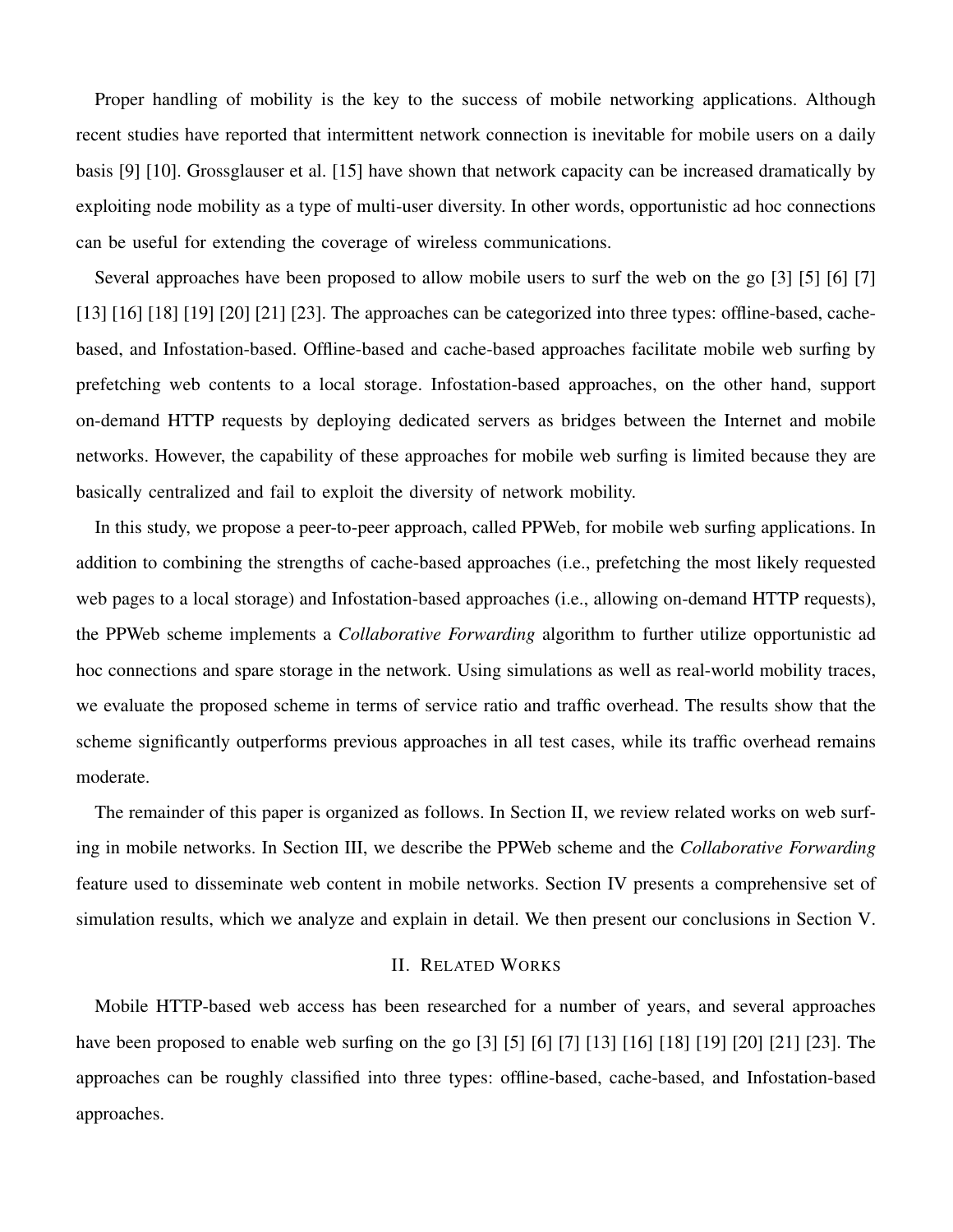Basically, offline-based approaches download web pages to a local storage in advance and allow users to access the documents, even when they are mobile or disconnected. Many widely used tools, such as wget [3] and wwwoffle [5], fall into this category, and most well known web browsers have built in functionalities to support offline mode operations. However, the main drawback of these approaches is that mobile users must download web documents manually, and they can only access a limited number of web pages that have been pre-fetched to a local storage.

Unlike offline-based approaches, cache-based approaches automatically download those web pages that are considered likely to be requested in the near future. This is done in either a *push*-based [6] [13] [23] or a *pull*-based [18] [19] [21] fashion. More precisely, when *push*-based approaches are used, the content provider automatically supplies a mobile user with popularly requested web content as long as he/she is connected to the Internet and has free storage space. In contrast, under *pull*-based approaches, the mobile device automatically pulls (pre-fetches) web content (using its own content selection algorithm) without the HTTP requests issued manually by mobile users. Since cache-based approaches prepare web contents before they are physically requested, they generally perform more efficiently (in terms of service time) than offline-based approaches. The trade-off is that they incur a tremendous storage overhead in return for the performance gain (i.e., the more web pages they cache in the local storage, the greater the likelihood that they will be able to serve the next HTTP request without consuming extra Internet bandwidth). However, this is considered infeasible for emerging power/storage-constrained handheld devices. In addition, offlinebased and cache-based approaches only allow Internet-capable users to download web pages, but they do not provide a way for Internet-incapable users to access web content.

Infostation-based approaches provide web access for mobile users by installing Infostations to act as bridges between the Internet and mobile networks [14], such as Mobile Ad hoc NETworks (MANET) or Delay/disruption Tolerant Networks (DTN). The advantage of such approaches is that they allow mobile users to obtain web content from Infostations by using local wireless connections (e.g., WiFi and Bluetooth). Hence, mobile web surfing is possible, even when mobile users are not directly connected to the Internet. For example, [16] proposes a solution called *Mobile Hotspots*, which provides mobile Internet access in railway systems. Another approach called *Thedu* [7] uses Internet proxies to collect and pre-fetch web search results from pre-defined search engines; then, mobile users can perform web searches on the local storage of the nearest Infostations. Additionally, in [20], Ott et al. propose deploying Bundle Routers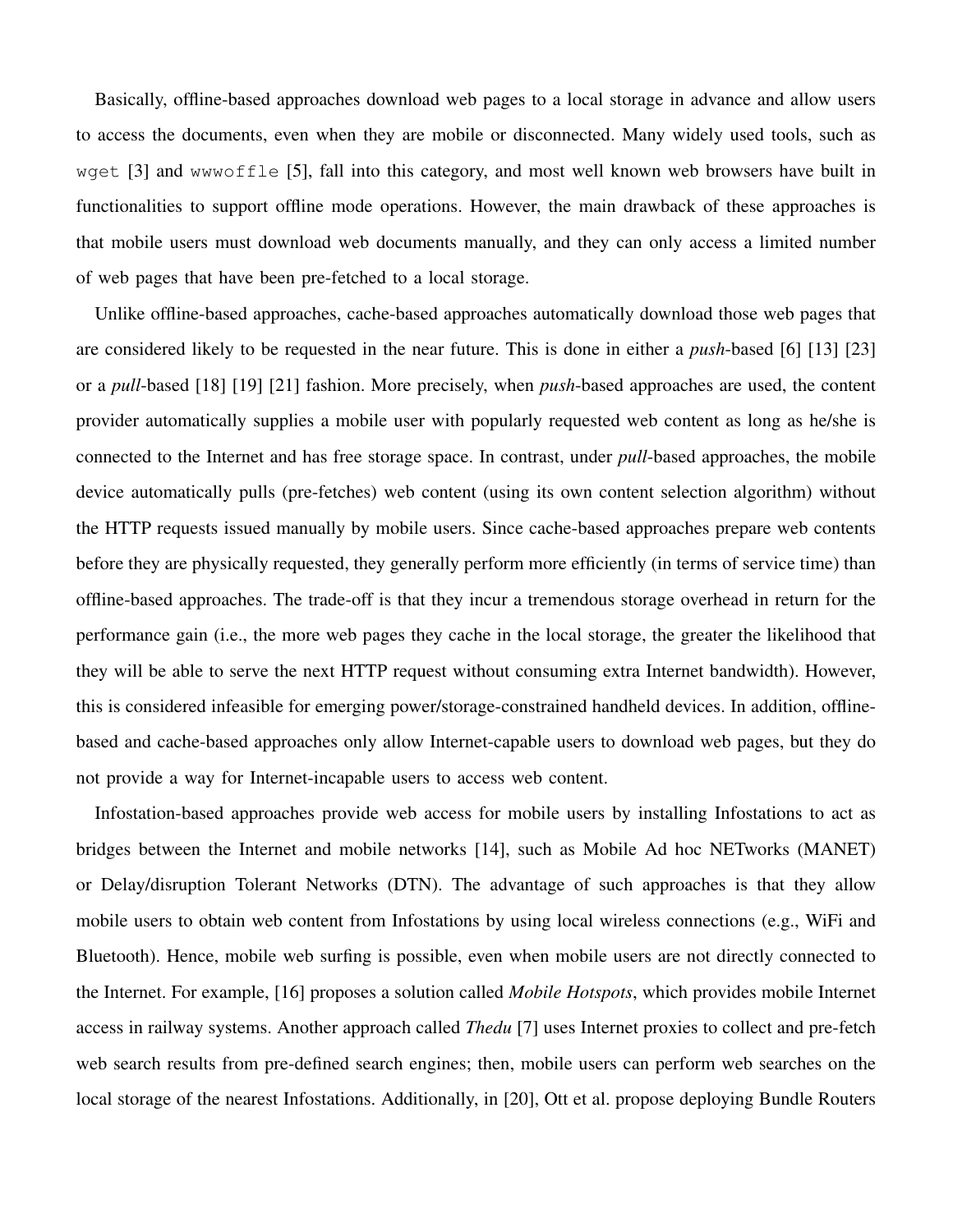(BR) as Infostations to separate the Internet and DTNs. BRs are responsible for fetching web content from the Internet and forwarding the data to the inner challenged mobile networks (i.e., communication opportunities are intermittent and the network is frequently partitioned). Unlike previous schemes, the BR-based scheme requires mobile users' collaboration to forward data in a multihop and store-carryand-forward fashion. It also allows users to access web content, even if they cannot locate an Infostation. However, the major shortcoming of the above approaches is that they require dedicated Infostations, which act as gateways to the Internet; thus, they suffer from scalability and single-point-of-failure problems.

## III. THE PROPOSED APPROACH: PPWEB

In this section, we present our peer-to-peer approach, called PPWeb, for mobile web surfing applications. The approach combines the strengths of offline-based, cache-based, and Infostation-based approaches with peer-to-peer networking concepts. As a result, it is better able to cope with the intermittent network connectivity caused by mobility, and can therefore provide better mobile web surfing services. We describe PPWeb in detail in the following sub-sections.

# *A. PPWeb Architecture*

There are two types of participating peers in the PPWeb system: *Gateway Peers* (GP) and *Vanilla Peers* (VP). GPs are connected to the Internet directly (by using, for example, GPRS, UMTS, WiMAX, or WiFi/Bluetooth via Internet Access Points). VPs are peers that do not have Internet access, but they have local wireless connection capabilities (by using, for example, WiFi, Bluetooth, or infrared via the ad hoc connection mode). Note that a mobile peer may switch from the GP mode to the VP mode (and vice versa) if it temporarily loses (or recovers) its Internet connection (e.g., when entering/leaving an elevator or a tunnel).

In the PPWeb system, there are two cases when a peer A requests a web page: if A is a GP, he can download the web page himself immediately; otherwise (i.e., A is a VP), A forwards his request, with a replication factor f (i.e., f copies of the request are input to the network), to the first f peers he meets in the network. Of course, the larger the value of  $f$ , the higher the number of participating peers that will be aware of  $\hat{A}$ 's request; however, the traffic and storage overhead also increase linearly as k increases.

The proposed PPWeb system is then applied as follows (see Fig. 1). Suppose  $B$  is another mobile peer that receives  $A$ 's request. There are two cases: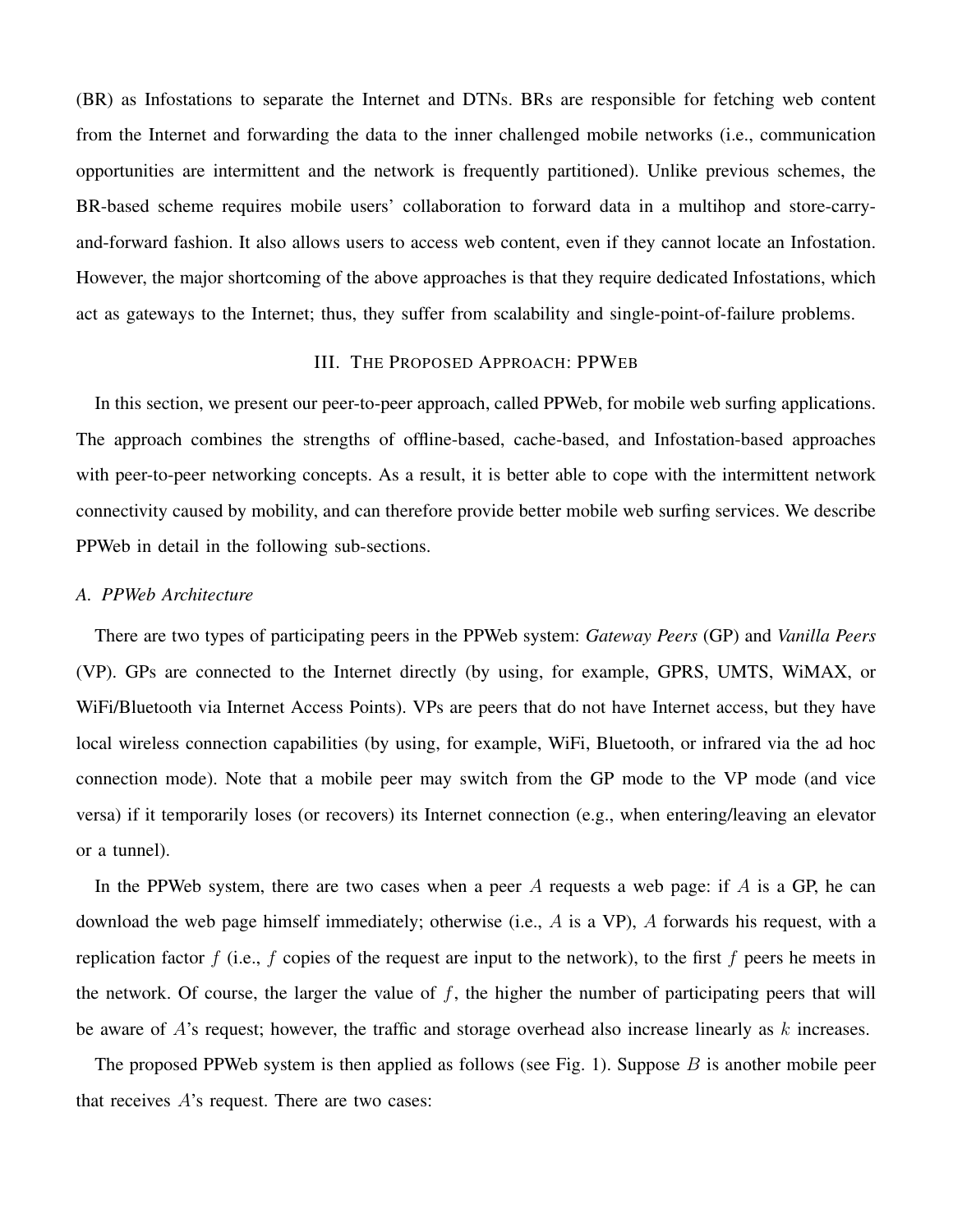

Fig. 1. Illustration of the request process algorithm of the PPWeb scheme.

- 1) *If* B *is a GP*, he immediately downloads the requested web page from the Internet, and forwards the content to A if they are directly connected (i.e., by the *Direct Forwarding* algorithm). Next, B disseminates the web content to the mobile network using the *Collaborative Forwarding* algorithm, which we will discuss in the next subsection. Note that the objective of the *Collaborative Forwarding* algorithm is to cache web pages previously requested by peers in the network. This allows the PPWeb system to reduce redundant downloading when multiple peers request the same web pages. Of course, proper buffer management is required to further improve the performance of the PPWeb system. We defer a detailed discussion and evaluation of this issue to a future work.
- 2) *If* B *is a VP*, he first checks his local storage to determine whether the requested web content has been cached, and then implements one of the following two options:
	- a) *If* B *has the web content requested by* A, he forwards it to A if they are directly connected (i.e., by the *Indirect Forwarding* algorithm); otherwise, he does nothing<sup>1</sup>. Note that the *Indirect Forwarding* phase is slightly different to the *Direct Forwarding* phase, since B may only have a portion of the requested web page (which depends on the underlying *Collaborative Forwarding* algorithm); whereas the complete web page is forwarded in the *Direct Forwarding* phase.
	- b) *If* B *does not have the web content requested by* A, he forwards A's request to his next encountered peer so long as the request has not been forwarded (from A to B) more than H times (i.e., the *Request Forwarding* algorithm); otherwise, he does nothing.

<sup>1</sup>This is the well-known "two-hop" scenario as used in [12] [15] [24].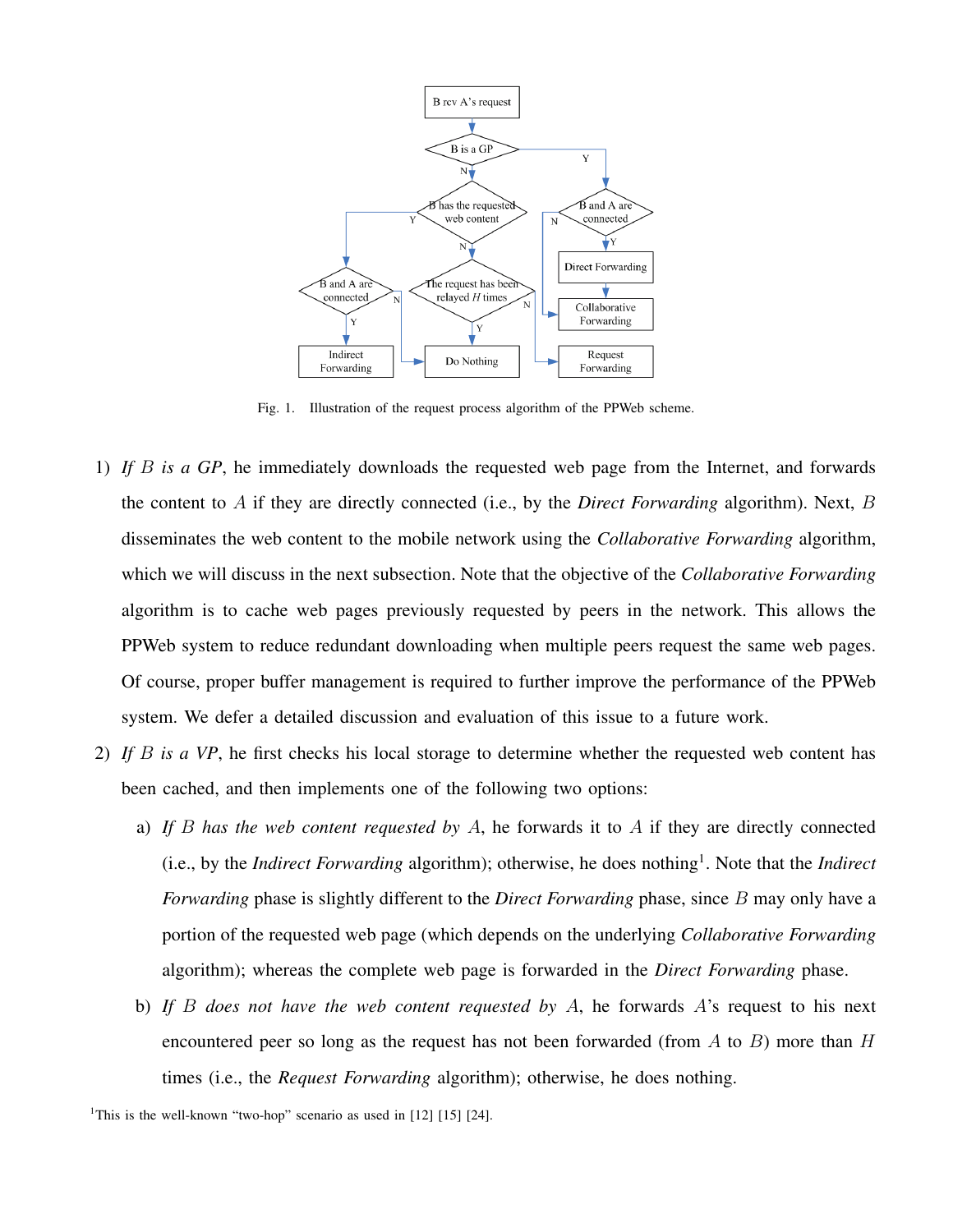Additionally, the PPWeb system prioritizes the data transmissions such that *Direct Forwarding* has the highest priority, followed by *Request Forwarding*. Then, the other types of transmissions are processed on a first-come-first-served basis. The reason is that *Direct Forwarding* can complete a HTTP requestreply session, and thus shorten the service time of that transmitted page. Similarly, *Request Forwarding* propagates HTTP requests to the network, which increases the probability that the requests will reach GPs and thus be cached in the network.

## *B. Collaborative Forwarding Algorithm*

In this study, we incorporate the newly proposed HEC-PF algorithm [11] to provide collaborative forwarding for the PPWeb system. The HEC-PF scheme is based on the H-EC scheme [12], which tries to forward the second copy of erasure coded blocks in sequence in H-EC's *Aggressive Forwarding* phase until the end of the network contact period. In contrast, the HEC-PF scheme implements the *Probabilistic Forwarding* algorithm and only enters the *Aggressive Forwarding* phase if a newly encountered node has a higher likelihood of successfully forwarding the message (called the *delivery probability*) to the destination peer than the current peer.

More specifically, if there are K nodes in the network, we denote the *i*-th node as  $X_i$ , the *j*-th node as  $X_j$ , the accumulated contact volume between the node pair  $X_i$  and  $X_j$  in the last T time units as  $t_{X_i,X_j}$ , and the *delivery probability* for the node pair  $X_i$  and  $X_j$  with a distance of at most k-hops as  $P_{X_i,X_j}^k$ . The one-hop delivery probability from the source node  $(X<sub>S</sub>)$  to the destination node  $(X<sub>D</sub>)$  is given by the ratio of the accumulated contact volume over the overall contact volume<sup>2</sup>, as shown in Eq. 1.

$$
P_{X_S, X_D}^1 = \frac{t_{X_S, X_D}}{\sum_{i=1}^K t_{X_S, X_i}}\tag{1}
$$

The two-hop delivery probability,  $P_{X_s,X_D}^2$ , can be derived by Eq. 2. The equation is comprised of three components: the scaling constant,  $\omega_2 \in [0...1]$ , which decides the impact of two-hop message transfer on the overall delivery probability; the likelihood value,  $1 - P_{X_s, X_D}^1$ , which is the probability that a message can *not* be transmitted directly from node  $X<sub>S</sub>$  to node  $X<sub>D</sub>$  (i.e., it is impossible to complete the message delivery in one hop); and the sum of the two-hop *transitive* delivery probability based on the *transitive* property, i.e., if node  $X_s$  frequently encounters node  $X_i$ , and node  $X_i$  frequently encounters node  $X_D$ ,

$$
{}^{2}\text{If } i == j, t_{X_{i}, X_{j}} = 0.
$$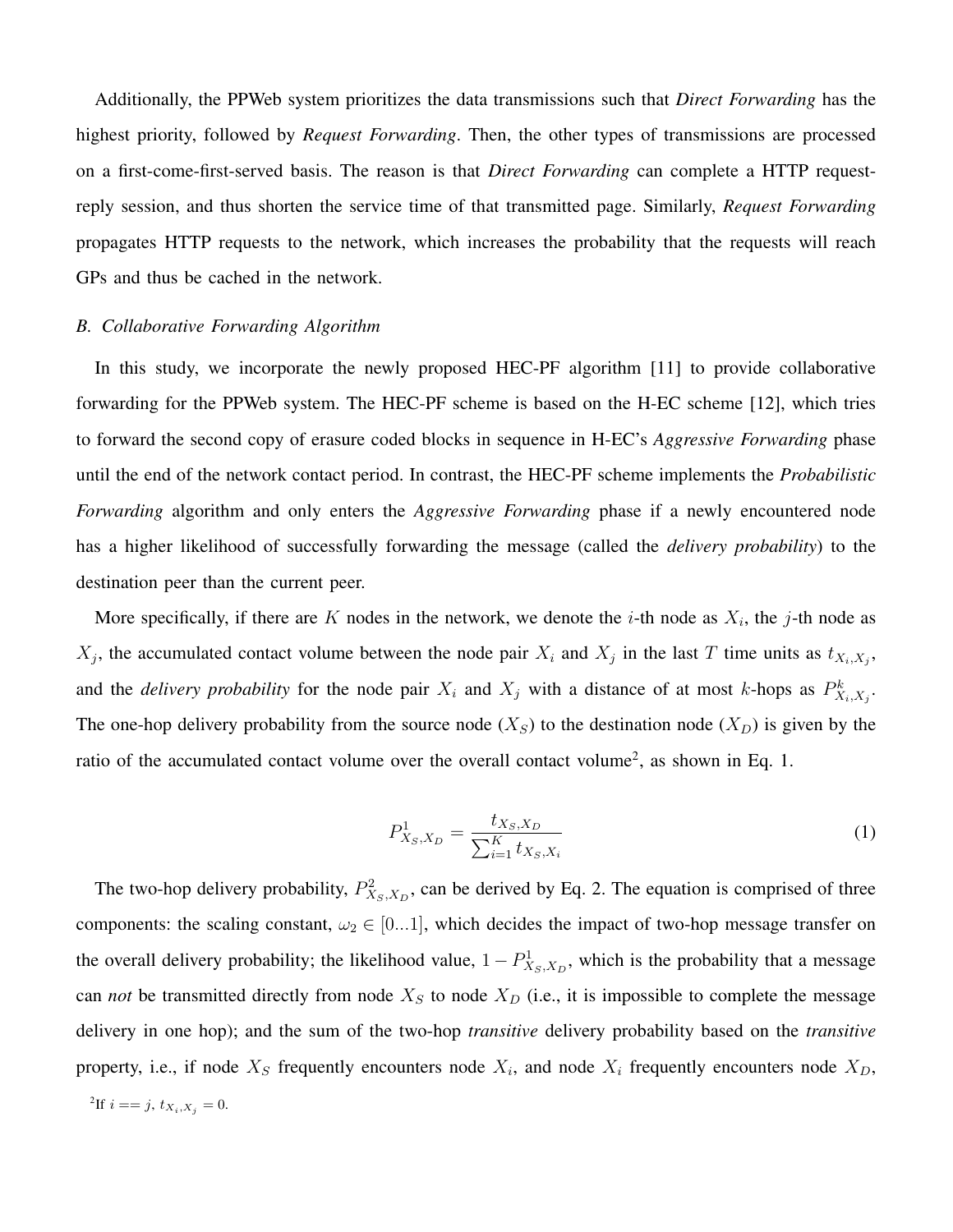then  $X_i$  is a good candidate relay node for forwarding messages from  $X_s$  to  $X_p$ . Finally, the delivery probability of transferring a message from node  $X<sub>S</sub>$  to node  $X<sub>D</sub>$  is given by summing the two delivery probabilities, as shown by Eq. 3

$$
P_{X_S, X_D}^2 = \omega_2 (1 - P_{X_S, X_D}^1) \sum_{\substack{1 \le i \le K \\ i \ne S, i \ne D}} \left( P_{X_S, X_i}^1 P_{X_i, X_D}^1 \right) \tag{2}
$$

$$
P_{X_S, X_D} = P^1_{X_S, X_D} + P^2_{X_S, X_D}
$$
\n(3)

Note that the decision about the *delivery probability* considers the *contact frequency* in the history and the *contact volume*, which represents the proportion of time that the two nodes were in contact in the previous time window. Consequently, the HEC-PF scheme is better able to achieve effective data forwarding in challenged networks.

# IV. EVALUATION

We now evaluate the performance, in terms of the service ratio and traffic overhead, of the PPWeb scheme and the Mobile Hotspots scheme using a Java-based simulator, called DTNSIM [2]. As mentioned earlier, Mobile Hotspots is an Infostation-based approach with mobile Internet gateways, but without a collaborative forwarding feature (i.e., a mobile user can only download web pages if he encounters one of the gateways).

In each simulation run, we randomly select  $\gamma$  mobile peers as GPs (with unlimited Internet connection bandwidth) and 20% of the other peers (i.e., VPs) as web surfers. To be realistic, the HTTP requests are based on the distribution of the top 500 requested web pages according to the hit-count statistics of the campus proxy server of National Taiwan University for the period Apr. 2006 to Sept. 2006. Each web document is converted into MHTML format [22], which is a MIME (Multipurpose Internet Mail Extensions [8]) HTML document containing one or more objects, such as text, images, or videos.

For simplicity, we assume that web surfers only issue HTTP requests in the first 10% of the simulation time, with a Poisson rate of 1,800 seconds/request. We also assume that data transmission between mobile peers is wireless at a fixed rate of 2Mbps, and that each HTTP request can be relayed at most 2-hops (i.e.,  $H=2$ ) with the replication factor  $f$  equal to 4. For the *Collaborative Forwarding* scheme (i.e., HEC-PF), the replication factor of the erasure coding  $r$  is set to 2; each coded message is fragmented into 16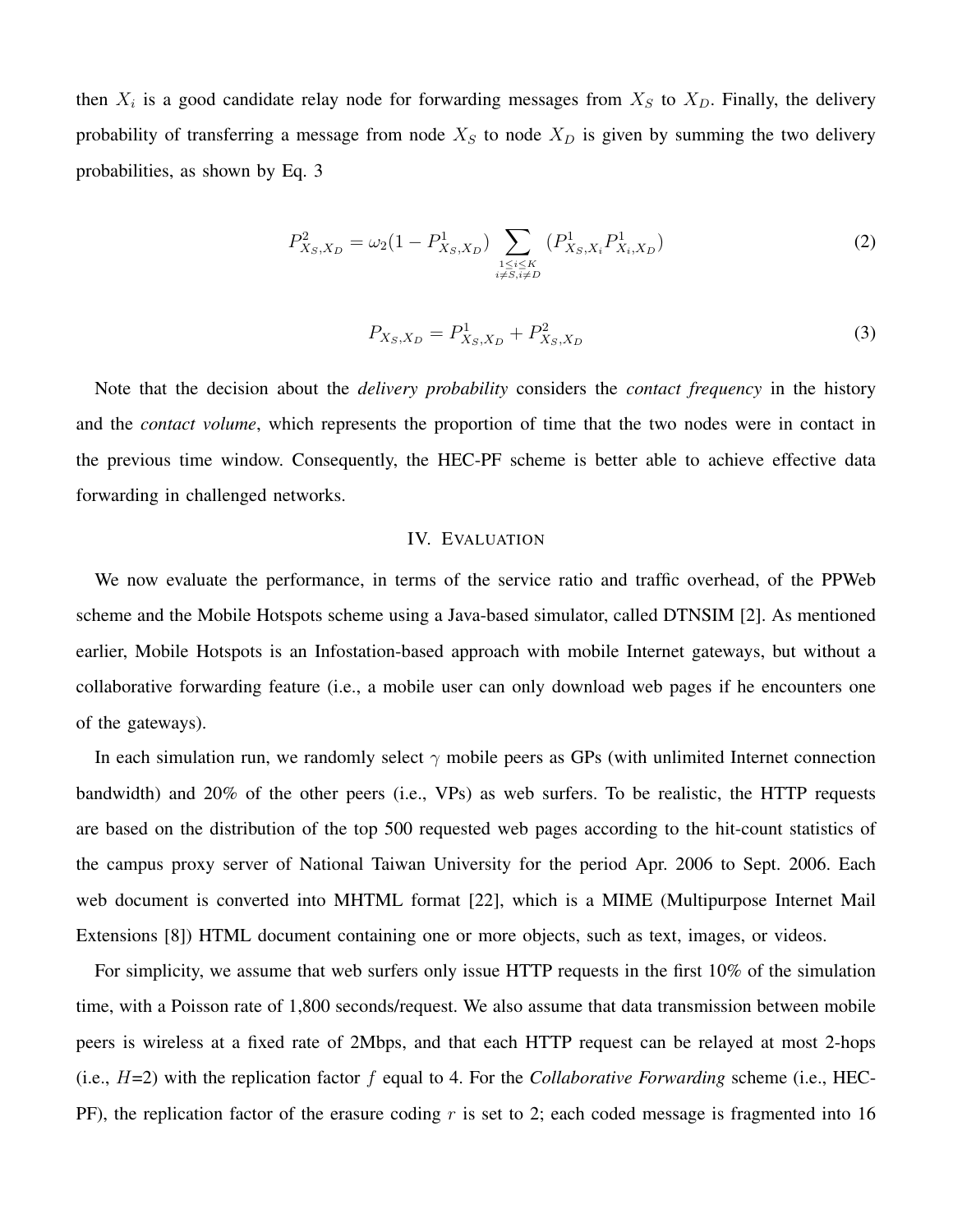#### TABLE I

#### THE PROPERTIES OF THE TWO NETWORK SCENARIOS

| Trace Name              | iMote     | <b>UCSD</b> |
|-------------------------|-----------|-------------|
| Device                  | iMote     | <b>PDA</b>  |
| Network Type            | Bluetooth | WiFi        |
| Duration (days)         |           | 77          |
| Devices participating   | 274       | 273         |
| Number of contacts      | 28,217    | 195,364     |
| Avg # Contacts/pair/day | 0.25148   | 0.06834     |

equal-sized blocks (i.e.,  $N = 16$ ); the sliding time window T (used to estimate the delivery probability) is set to 1,000 seconds; the scaling constant  $\omega_i$  is set to 0.25; and the buffer size of each mobile peer is unlimited. All the simulation results presented in this section are based on the average performance of 200 simulation runs.

### *A. Evaluation Scenarios*

We evaluate two network scenarios based on realistic campus wireless network traces, namely, the iMote [1] and UCSD [4] traces, which are publicly available for research purposes. Table I outlines the basic properties of the network scenarios.

The UCSD trace is client-based and records the availability of WiFi-based access points (APs) for each participating portable device (e.g., PDAs and laptops) on the UCSD campus. The network trace covers a two and half-month period, and there are 273 participating devices. Similar to [10] [12] [17], we assume that two participating devices in ad hoc mode encounter a communication opportunity (i.e., a network contact) if they are both associated with the same AP at the same time.

The iMote trace is a human mobility trace collected at the 2005 IEEE Infocom conference. It was aggregated from 41 Bluetooth-based iMote devices distributed to the student attendees for the duration of the 3-day conference. Each iMote device was pre-configured to periodically broadcast query packets to find other Bluetooth devices within range, and record the devices that responded to the queries. In addition to the distributed iMote devices, another 233 devices were recorded in the trace. They may have been other Bluetooth-enabled devices (e.g., PDAs, cell phones, or headsets) used during the conference. For simplicity, we assume there is a network contact between two Bluetooth devices if there are queryand-response interactions between them.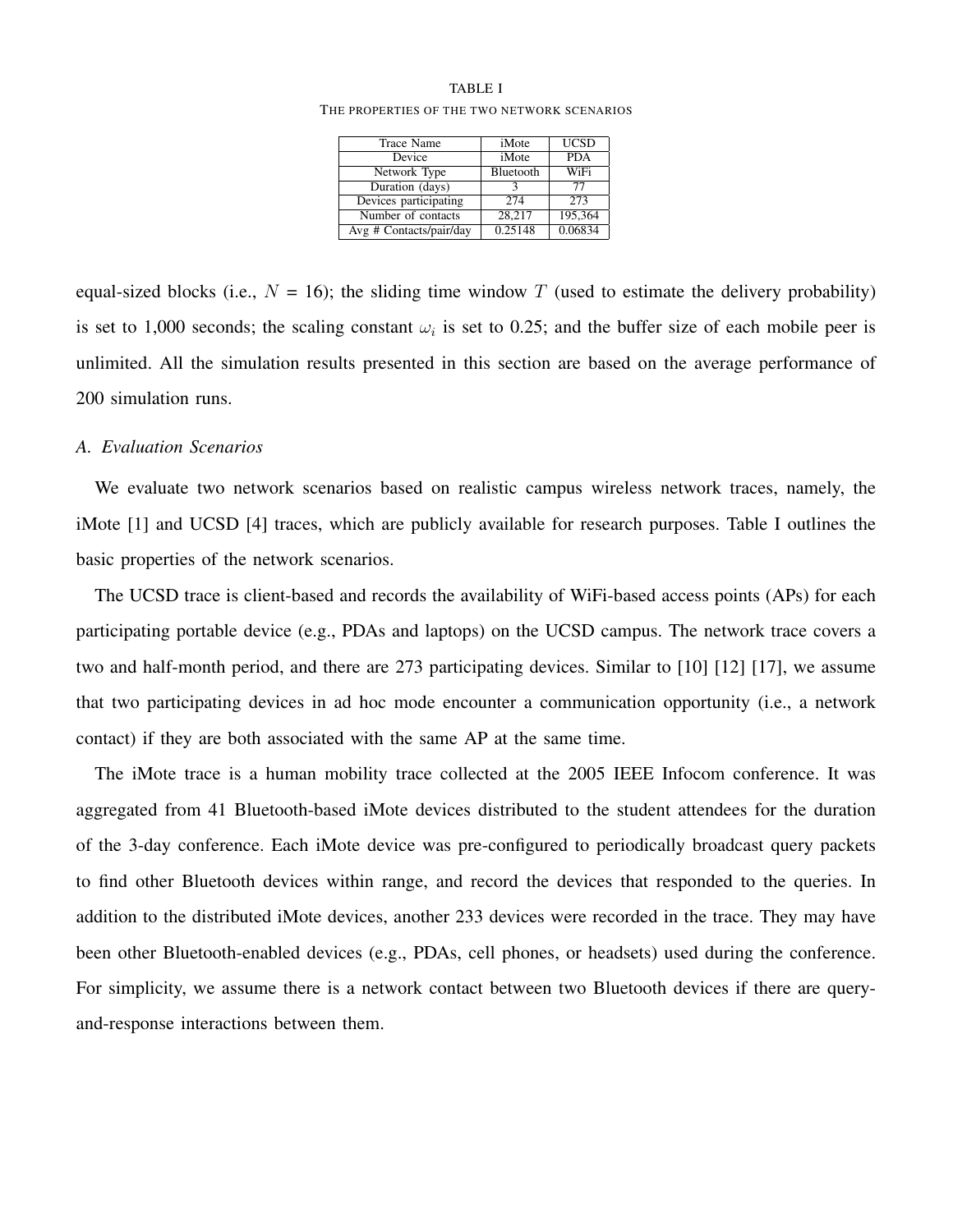

Fig. 2. Comparison of the service ratio performance of the PPWeb and Mobile Hotspots schemes with various numbers of GPs in the iMote scenario ( $\gamma = 20, 40, 60\%)$ 



Fig. 3. Comparison of the service ratio performance of the PPWeb and Mobile Hotspots schemes with various numbers of GPs in the UCSD scenario ( $\gamma = 20, 40, 60\%$ )

#### *B. Evaluation I: Service Ratio*

Here, we evaluate the service ratio performance of the PPWeb scheme and the *Mobile Hotspots* scheme. Figs. 2 and 3 show the experiment results with various  $\gamma$  values in the iMote and UCSD scenarios in Cumulative Distribution Function (CDF) curves.

From Figures 2 and 3, we observe that the proposed PPWeb scheme outperforms the Mobile Hotspots scheme in all test cases. This confirms our intuition that *collaborative forwarding* can utilize opportunistic connections, and thus better exploit the diversity of network mobility. We also observe that the service ratio improves as the value of  $\gamma$  increases, especially in the iMote scenario. The reason is that the iMote scenario's mobility trace was collected by 41 iMote devices, but it did not record network contacts among the other 233 external devices. Consequently, iMote devices generally have a much greater number of network contacts than external devices. Moreover, the Mobile Hotspots scheme only performs effectively if most GPs are iMote devices (otherwise, the GPs can not contribute much since they seldom encounter VPs in the network scenario). Thus, the higher the value of  $\gamma$ , the greater the likelihood that most GPs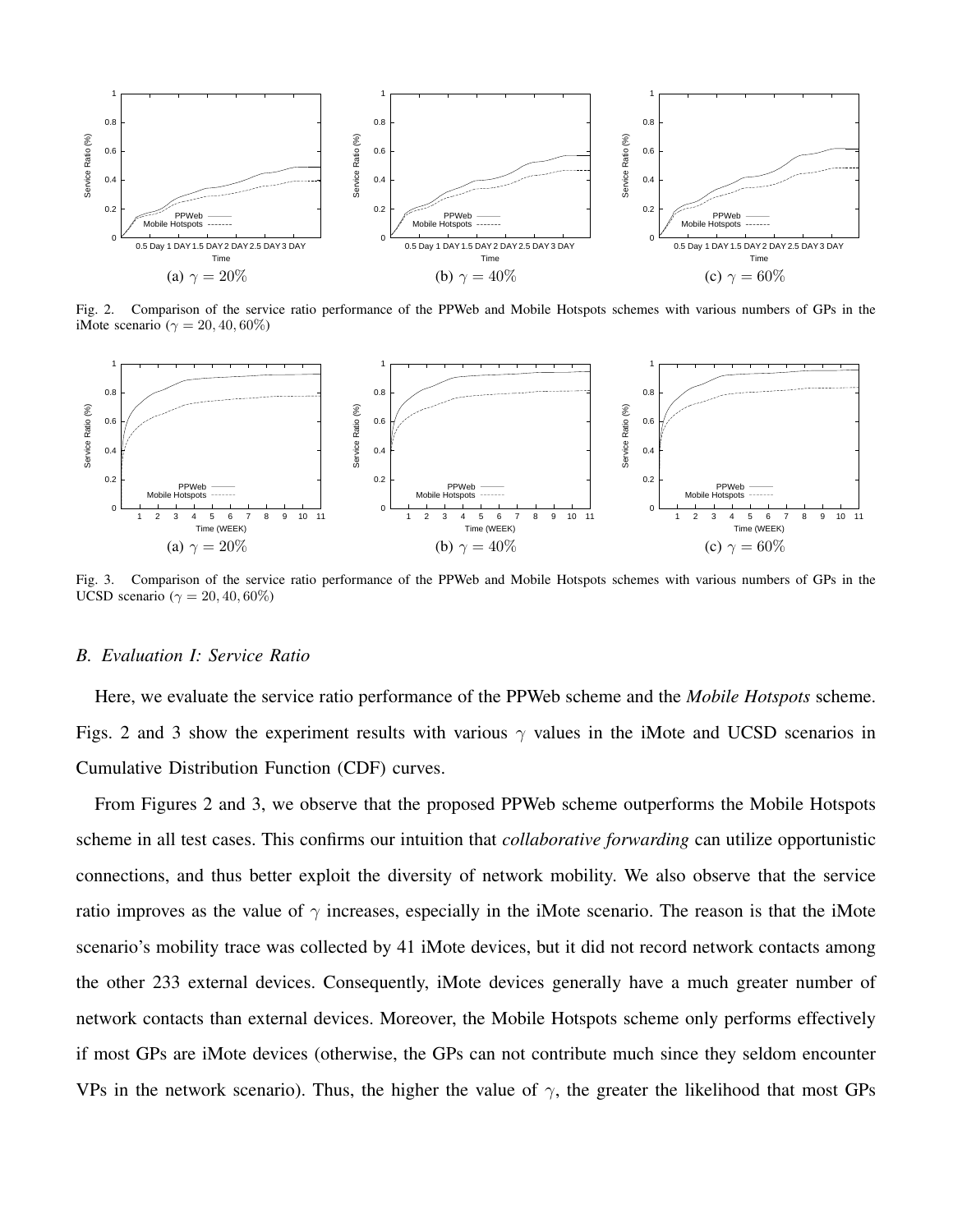#### TABLE II

COMPARISON OF THE TRAFFIC OVERHEAD PERFORMANCE OF THE PPWEB AND MOBILE HOTSPOTS SCHEMES (UNITS: MBYTES)

|             | $\gamma$ | PPWeb   | Mobile   | Normalized |
|-------------|----------|---------|----------|------------|
|             |          |         | Hotspots | Overhead   |
| iMote       | 20%      | 4.298   | 1.423    | 3.02       |
|             | 40\%     | 3.986   | 1,591    | 2.50       |
|             | 60%      | 3.638   | 1.694    | 2.15       |
| <b>UCSD</b> | 20%      | 211.604 | 65.723   | 3.22       |
|             | 40\%     | 189.702 | 64.858   | 2.92       |
|             | 60%      | 163,883 | 62.663   | 2.62       |

in the network will be iMote devices.

On the other hand, if each mobile peer has a similar number of network contacts (as in the UCSD scenario), the results show that the service ratio performance is consistent with the changes in the  $\gamma$  values for both schemes. Once again, PPWeb is superior to Mobile Hotspots in all test cases.

# *C. Evaluation II: Traffic Overhead*

Next, we evaluate the traffic overhead of PPWeb and Mobile Hotspots. The simulation settings are the same as those in the previous subsection, and the results are based on the average traffic overhead of 200 simulations. Table II shows the results where the normalized overhead is derived by taking the ratio of the traffic overhead of the PPWeb scheme over the Mobile Hotspots scheme.

The results in Table II show that the traffic overhead consumed by the PPWeb scheme is about three times more than that required by the Mobile Hotspots scheme, and the normalized overhead decreases as the  $\gamma$  value increases. Note that the traffic overhead is upper bound by the collaborative forwarding algorithm. For instance, in our simulation, the upper bound of the normalized overhead is 4 (i.e., 2 due to the replication factor of erasure coding, times 2 due to the aggressive forwarding phase of the HEC-PF algorithm). Of course, the traffic overhead of the PPWeb scheme can be adjusted by tuning the replication factor of erasure coding or replacing the collaborative forwarding algorithm. Generally, the more replicated data stored in the network, the better the service ratio achieved by the PPWeb scheme. The tradeoff should be based on the required service ratio and the available buffer sizes. We defer a detailed discussion and evaluation of this issue to a future work.

#### V. CONCLUSION

In this study, we have proposed an approach called PPWeb to improve mobile web surfing applications. Unlike traditional approaches, PPWeb does not need dedicated servers to form bridges between the Internet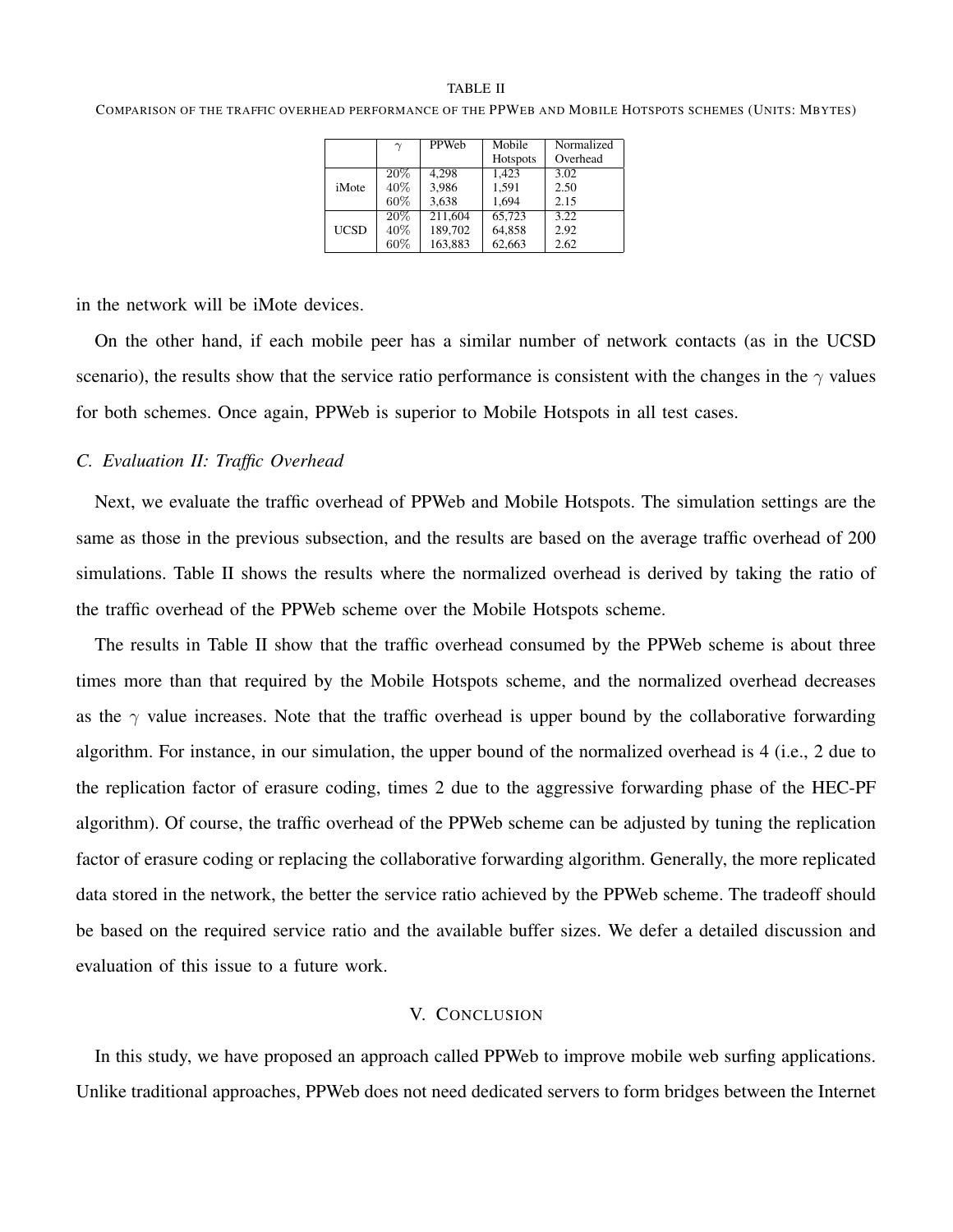and mobile networks because it is a peer-to-peer application. It implements a *Collaborative Forwarding* feature to make better use of opportunistic connections among mobile peers, and thereby improves the network capacity by exploiting the diversity of network mobility. Using simulations as well as real-world network scenarios, we evaluate PPWeb against a traditional approach called Mobile Hotspots. The results demonstrate that our scheme can achieve better service ratios with moderate traffic overhead in all test cases. Work on evaluating the proposed scheme with a buffer size constraint is ongoing. We will report the results in the near future.

#### **REFERENCES**

- [1] Crawdad project. http://crawdad.cs.dartmouth.edu/.
- [2] Delay tolerant network simulator. http://www.dtnrg.org/code/dtnsim.tgz.
- [3] Gnu wget. http://www.gnu.org/software/wget/.
- [4] Ucsd wireless topology discovery project. http://sysnet.ucsd.edu/wtd/.
- [5] Wwwoffle. http://www.gedanken.demon.co.uk/wwwoffle/.
- [6] L. Aalto, N. Gothlin, J. Korhonen, and T. Ojala. Bluetooth and wap push based location-aware mobile advertising system. In *ACM MobiSys*, 2004.
- [7] A. Balasubramanian, Y. Zhou, W. B. Croft, B. N. Levine, and A. Venkataramani. Web search from a bus. In *ACM MobiCom Workshop on Challenged Networks*, 2007.
- [8] N. Borenstein and N. Freed. Mime (multipurpose internet mail extensions) part one: Mechanisms for specifying and describing the format of internet message bodies. Technical report, IETF RFC 1521, Sept. 1993.
- [9] V. Bychkovsky, B. Hull, A. Miu, H. Balakrishnan, and S. Madden. A measurement study of vehicular internet access using unplanned 802.11 networks. In *ACM MobiCom*, 2006.
- [10] A. Chaintreau, P. Hui, J. Crowcroft, C. Diot, R. Gass, and J. Scott. Impact of human mobility on the design of opportunistic forwarding algorithms. In *IEEE Infocom*, 2006.
- [11] L.-J. Chen, C.-L. Tseng, and C.-F. Chou. On using probabilistic forwarding to improve hec-based data forwarding for opportunistic networks. Technical Report IIS-07-009, Institute of Information Science, Academia Sinica, 2007.
- [12] L.-J. Chen, C.-H. Yu, T. Sun, Y.-C. Chen, and H. hua Chu. A hybrid routing approach for opportunistic networks. In *ACM SIGCOMM Workshop on Challenged Networks*, 2006.
- [13] E. Costa-Montenegro, F. Gonzalez-Castano, J. Garcia-Reinoso, J. Vales-Alonso, and L. Anido-Rifon. Pushing web pages into personal digital assistants: Need, tools and solutions. In *Mobile HCI*, 2002.
- [14] D. Goodman, J. Borras, N. Mandayam, and R. Yates. Infostations: A new system model for data and messaging services. In *IEEE VTC*, 1997.
- [15] M. Grossglauser and D. Tse. Mobility increases the capacity of ad-hoc wireless networks. In *IEEE Infocom*, 2001.
- [16] D. Ho and S. Valaee. Mobile hot spot in railway systems. In *22nd Biennial Symposium on Communications*, 2004.
- [17] P. Hui, A. Chaintreau, J. Scott, R. Gass, J. Crowcroft, and C. Diot. Pocket switched networks and human mobility in conference environments. In *ACM SIGCOMM Workshop on DTN*, 2005.